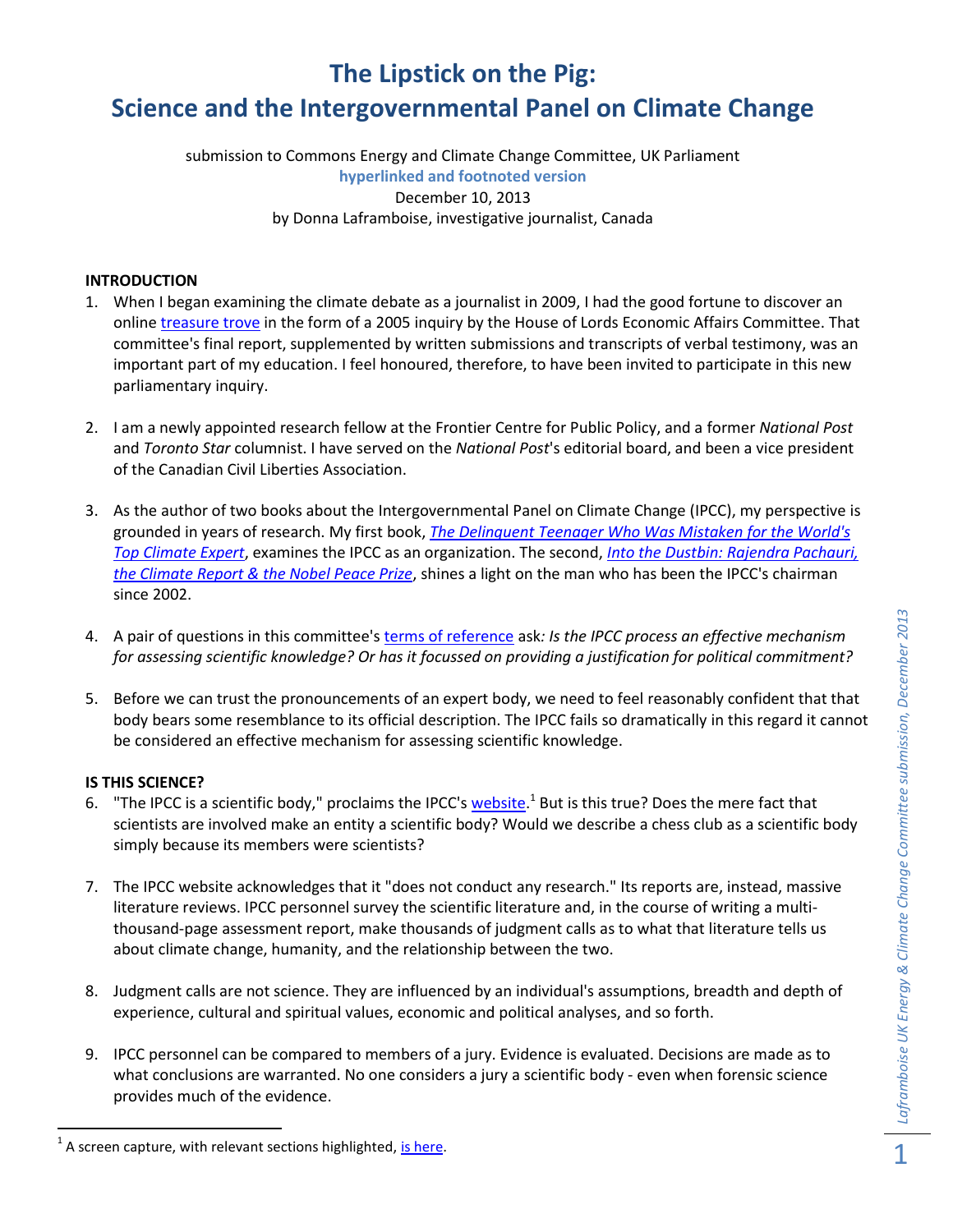10. So where does science happen at the IPCC? On what basis does this entity loftily describe itself as a *scientific body*?

## **FIT FOR JURY DUTY?**

- 11. The IPCC's website says it produces "objective" reports.<sup>2</sup> When a criminal trial is held, systematic attempts are made to ensure that members of the jury are genuinely unbiased. Potential jurors are quizzed about personal and professional connections that might colour their perspective in one direction or another. Those with strongly-held opinions relevant to the issues at hand are disqualified.
- 12. An individual who has been quoted in the press declaring that big business is evil would never be permitted to sit on a jury determining the guilt or innocence of a large corporation. Yet numerous individuals who publicly declare that humanity is responsible for dangerous climate change participate in IPCC literature reviews that are supposed to dispassionately determine whether there's sufficient evidence to support precisely that conclusion.
- 13. The IPCC's judgment calls are not being made by individuals with scrupulously open minds. Documented links to activist organizations - entities whose fundraising depends on the view that humanity is destabilizing the environment - do not disqualify individuals from IPCC participation.
- 14. Astrophysicist Michael Oppenheimer, who spent two decades on the payroll of the Environmental Defense Fund, a US pressure group,<sup>3</sup> is the head of an AR5 chapter.<sup>4</sup> Marine biologist Ove Hoegh-Guldberg, who has [a long history](http://nofrakkingconsensus.com/2013/11/04/ipcc-summary-the-real-story/) of writing reports for both Greenpeace and the World Wildlife Fund (WWF), leads another chapter. Alistair Woodward, a New Zealand medical doctor, is in charge of a third - despite hi[s nakedly](http://nofrakkingconsensus.com/2010/08/25/ipcc-author-profile-alistair-woodward/)  [activist worldview.](http://nofrakkingconsensus.com/2010/08/25/ipcc-author-profile-alistair-woodward/) For example, a 2009 [paper](http://journal.nzma.org.nz/journal/122-1304/3827/) he co-authored urges doctors to "Educate and encourage patients…in climate change action" and to "Make Green Prescriptions."
- 15. Among AR5's review editors (a position that is supposed to ensure that the IPCC considers a wide range of perspectives), we find Jennifer Morgan - a career activist who used to be the WWF's [chief climate change](http://nofrakkingconsensus.files.wordpress.com/2013/01/jennifer_morgan_www_chief_s.jpg)  [spokesperson.](http://nofrakkingconsensus.files.wordpress.com/2013/01/jennifer_morgan_www_chief_s.jpg) Another AR5 review editor is Richard Moss, a [longtime IPCC participant](http://www.webcitation.org/5wwGminLh) who used to be employed as a [WWF vice president.](http://worldwildlife.org/press-releases/world-wildlife-fund-names-climate-expert-richard-moss-as-vice-president-and-managing-director-for-climate-change)
- 16. Anyone can claim to be objective. The question is whether they behave that way. Rajendra Pachauri, the IPCC's chairman, writes forewords for Greenpeace publications.<sup>5</sup> He has [accepted](http://www.webcitation.org/6610FG0hD) a ["green crusader](http://www.webcitation.org/6610LITbv) " award, and urges students to be "the torch bearers of the green campaign."<sup>6</sup> In his home country of India, media outlets routinely describe Pachauri as an "environmentalist."<sup>7</sup> A 2007 [profile](http://www.nature.com/news/2007/071219/full/4501150a.html) published in *Nature* tells us that he "feels very passionately about what he refers to constantly as 'the cause'."
- 17. The IPCC says it is a scientific body producing objective assessments. In fact, it has been led for 11 of its 25 years by a man who, by any reasonable definition, is an environmental activist.

 $\overline{\phantom{a}}$ 

<sup>&</sup>lt;sup>2</sup> See the second sentence in the third paragraph [here.](http://ipcc.ch/organization/organization.shtml#.UrHQHrSOdYT)

<sup>&</sup>lt;sup>3</sup> This is acknowledged in the second paragraph of his <u>online Princeton bio</u> - which tells us "He continues to serve as a science advisor to EDF."

<sup>4</sup> See [this list](http://www.ipcc.ch/pdf/ar5/ar5_authors_review_editors_updated.pdf) of AR5 personnel.

<sup>&</sup>lt;sup>5</sup> See page 3 of this *Feb. 2007 report* and pages 4-5 of this <u>Oct. 2008 report</u>.

<sup>&</sup>lt;sup>6</sup> See <u>this press release</u>, halfway down, the line beginning: "Dr. RK Pachauri, Chancellor, TERI University..."

<sup>&</sup>lt;sup>7</sup> He is described <u>here</u> as "an active environmentalist" and <u>here</u> as a "Noted Indian environmentalist." <u>This source</u> lists

<sup>&</sup>quot;environmentalist" as his "profession." He is also called an "environmentalist" [here](http://www.rediff.com/news/2007/oct/12sld1.htm) and in the last paragraph [here.](http://www.patnadaily.com/index.php/news/6569-pachauri-to-help-bihar-formulate-climate-policy.html) Similarly, on this [speakers' bureau profile page,](http://www.apbspeakers.com/speaker/rajendra-pachauri) the headline describes him as a "Nobel Peace Prize-Winning Environmentalist."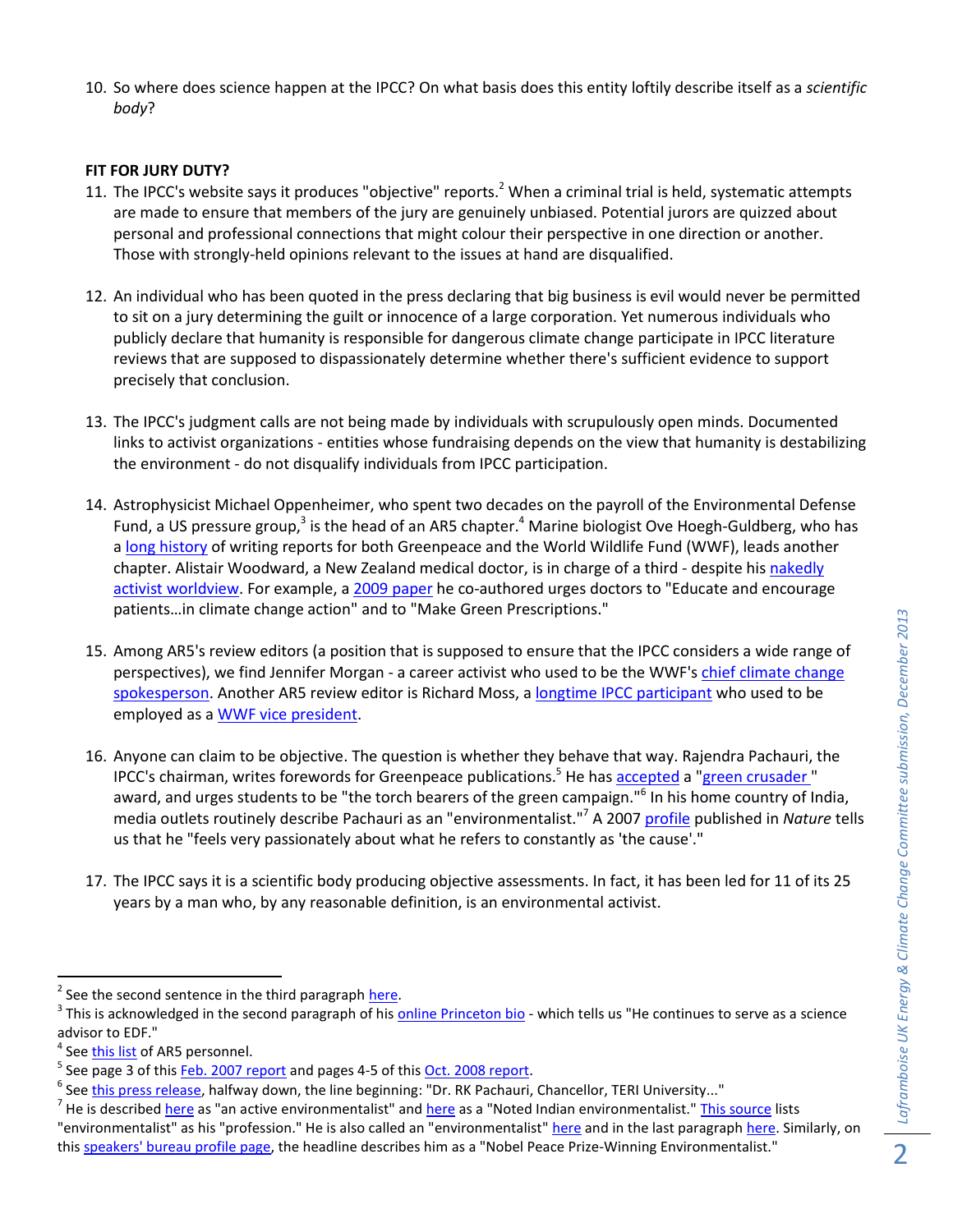18. If a verdict is to be respected by the public the trial must *look* fair. Justice must not only be done, it must be seen to be done. But such considerations aren't even on the IPCC's radar.

#### **POLICY NEUTRAL?**

- 19. The IPCC's <u>website</u> further claims that it is a "policy-neutral, never policy-prescriptive" organization.<sup>8</sup> But that is not how its senior personnel behave. These people are not models of decorum who present their findings and then step back so that the rest of us may examine all of our options.
- 20. It needs to be said that one possible response to climate change is to do nothing. Persuasive arguments can be made for any of the following:
- $\bullet$  climate science is immature,  $^9$  thus the conclusions of its practitioners may be mistaken
- science overall appears to be in crisis, with growing evidence that many scientific findings cannot be replicated $10$
- since the global average surface temperature hasn't increased during the past 16 years, $^{11}$  waiting to see what happens over the next decade may be prudent
- helping the developing world gain access to electricity, sanitation, and health care today is more humane than pursuing measures intended to benefit future generations<sup>12</sup>
- 21. Yet the option of doing nothing is not one the IPCC's leadership is prepared to entertain. Climate modeler Thomas Stocker heads Working Group 1, which has just produced the "hard science" section of AR5. In a 200[9 interview](http://www.swissinfo.ch/eng/specials/climate_change/news/Swiss_urged_to_pursue_bolder_climate_policy.html?cid=70020) with the Swiss Broadcasting Corporation, he all but declared that members of the public have no right to make their own climate change decisions.
- 22. According to him, emissions reduction must be undertaken by "every country" and "all societies." In his words, "We *need* to devise a plan where *all sectors* of society contribute to the *grand goal* of de-carbonizing society" (italics here and below added). In anothe[r interview,](http://www.sdc.admin.ch/en/Dossiers/Dossier_Climate_change/Interview_with_Thomas_Stocker) published on a Swiss government website, Stocker declares that "measures *must be taken* if we want to keep climate change under control." In his opinion:

Innovative technologies *must be used* in [developing] countries to prevent them going down the path of inefficient products, as we have done. If the majority of the population insist on driving a car, countries like India and China *should start* from the outset with a two-litre car.

23. In a truly policy-neutral organization, those in leadership positions would not be making these sorts of public pronouncements. They would not be using words such as *must*, *need*, and *should*.

 8 Screen capture, with highlighting, available [here.](http://nofrakkingconsensus.files.wordpress.com/2013/12/policy-neutral.jpg)

<sup>&</sup>lt;sup>9</sup> Toward the end of <u>this blog post</u>, Judith Curry observes that, "as recently as two decades ago, few scientists would have referred to themselves as a 'climate scientist'." Relatively speaking, climatology is a new a field of study. Physics, in contrast, has been studied for [centuries.](http://physics.eou.edu/history/timeline.html)

<sup>&</sup>lt;sup>10</sup> See *Science has lost its way*, which reports that only 6 of 53 studies could be validated in one instance. In another, only 25% could be validated. The *Economist*'s story, *[How science goes wrong,](http://www.economist.com/news/leaders/21588069-scientific-research-has-changed-world-now-it-needs-change-itself-how-science-goes-wrong)* discusses the shortcomings of the peer-review process. On that topic, the appendix to [this report](http://www.cce-review.org/pdf/FINAL%20REPORT.pdf) at pages 126-160, is also helpful (I've commented on the appendix [here\)](http://nofrakkingconsensus.com/2011/05/30/that-wobbly-foundation-peer-reviewed-research/). See also *[Nobel](http://www.theguardian.com/science/2013/dec/09/nobel-winner-boycott-science-journals)*  [winner declares boycott of top science journals](http://www.theguardian.com/science/2013/dec/09/nobel-winner-boycott-science-journals), and the following statement, which appears toward the end of [this 2009 article:](http://www.nybooks.com/articles/archives/2009/jan/15/drug-companies-doctorsa-story-of-corruption/?pagination=false) "It is simply no longer possible to believe much of the clinical research that is published, or to rely on the judgment of trusted physicians or authoritative medical guidelines. I take no pleasure in this conclusion, which I reached slowly and reluctantly over my two decades as an editor of *The New England Journal of Medicine*."

<sup>&</sup>lt;sup>11</sup> I[n this blog post,](http://judithcurry.com/2012/10/16/pause-discussion-thread-part-ii/) Judith Curry makes it clear she considers the 16-year claim accurate. She cites others in her field who agree, and challenges those still contesting this point "to communicate honestly with the public."

<sup>&</sup>lt;sup>12</sup> I recently made this argument in an **op-ed** published in Canada's *National Post* newspaper.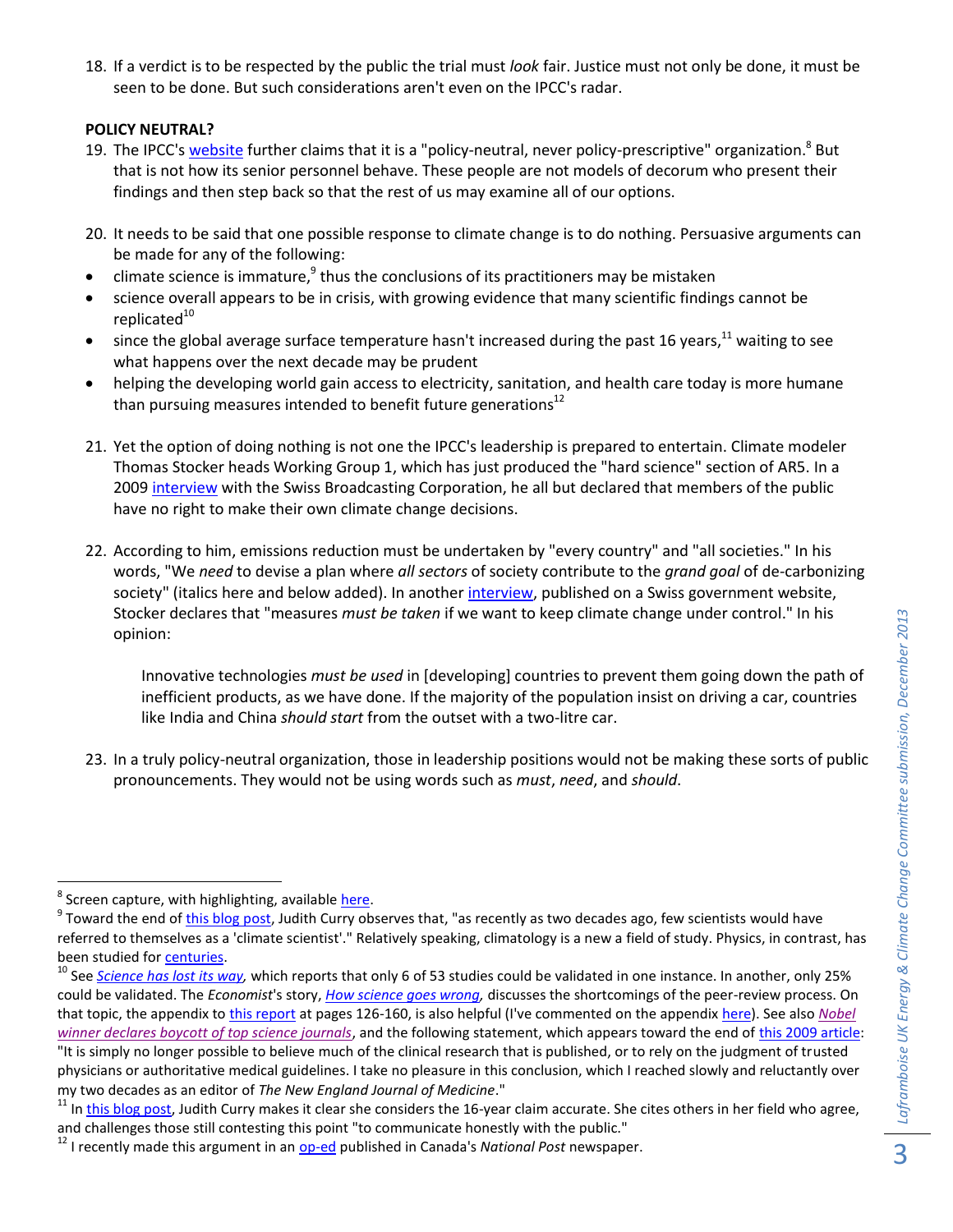- 24. Similarly, Belgian physicist Jean-Pascal van Ypersele is an IPCC vice chairman one step down from chairman Pachauri on the IPCC org chart. In March 2009, he delivered a [talk](http://archive.greens-efa.eu/cms/default/dokbin/277/277464.climate_change_we_cannot_afford_business@en.pdf) with a decidedly non-neutral title at the European Parliament: *Climate Change: We Cannot Afford Business as Usual*.
- 25. Several months later, he gave a speech in Ireland titled *A few things a climate scientist would like to tell policymakers ahead of Copenhagen* - a reference to the then upcoming UN-sponsored climate treaty negotiations, known in the industry as COP15. Since the first slide of hi[s presentation](http://www.epa-pictaural.com/media/cc/pdf/vanYpersele.pdf) informs us of his IPCC position, van Ypersele isn't speaking as a private citizen. Slide number three declares that "Deep emissions reductions are needed" and that "A deal in Copenhagen is essential." <sup>13</sup>
- 26. An official with a policy-neutral organization should not be ruling out one particular policy option (business as usual). Nor should he be giving presentations that discuss what is *needed* and what is *essential*.
- 27. For his part, IPCC chairman Pachauri has a track record of promoting a long list of policy measures. [According](http://thepolitic.org/tackling-climate-change-an-interview-with-rajendra-pachauri/) to him, nothing less than a "new ethos and a new set of values" is required on the part of the public. He [says](http://www.progressive.org/intv0509.html) that air conditioning and heating in private residences should be set to a level in which we "feel some degree of discomfort," that we "need to use public transport much more," that air travel should b[e taxed](http://www.theguardian.com/environment/2009/nov/29/rajendra-pachauri-climate-warning-copenhagen) heavily enough to discourage us from flying, and that hotels should bill us [separately](http://thepolitic.org/tackling-climate-change-an-interview-with-rajendra-pachauri/) for our energy use.
- 28. Traditionally, only medical personnel and religious leaders have presumed to tell others what they should eat, but Pachauri is not [known for his discretion:](http://www.progressive.org/intv0509.html)

I'm not asking people to become vegetarian. I'm telling them to eat less meat. There are huge benefits in eating less meat, and I tell everyone that you will be healthier, and so will be the planet. There are some societies in this world that are consuming excessive quantities of meat. That's not desirable.

- 29. In late 2009, Pachauri issued [a joint statement](http://www.europarl.europa.eu/climatechange/doc/Joint_statement_03122009.pdf) with musician Paul McCartney and an official of the European Parliament. Municipalities were urged to "adopt the principle of a meat-free day [per week] for their employees," while members of the public were implored "to change their diet to one meat-free day as the most effective way to combat global warming." At the top of the statement, Pachauri was identified as the chairman of the IPCC.
- 30. Also in 2009, Pachauri [declared](http://www.worldwatch.org/node/5991) that the emissions targets of incoming President Barack Obama "need to be strengthened," while a [news article](http://www.webcitation.org/5zbaRydTd) was accorded the headline: *Obama 'ought to do a lot more' on climate: Pachauri*.
- 31. When someone decries the public's values, rebukes democratically elected leaders, and advocates a long list of measures that would add expense and inconvenience to ordinary people's lives, they are not being policy neutral. Rather, they are exhibiting an enthusiasm for remaking the world from top to bottom.
- 32. What kind of organization permits such flagrant impropriety? IPCC leaders have demonstrated no ability to conduct themselves in a "policy-neutral, never policy-prescriptive" manner. It is surely foolish to believe that, when it comes to interpreting climate science, these same people are utterly circumspect.

l

<sup>&</sup>lt;sup>13</sup> When he delivered a [similar talk](http://www.smf.asso.fr/Ressources/fim2009/prez2310/TR4-VAN%20YPERSELE.pdf) in Paris a few weeks earlier, the same statements appeared on page 2.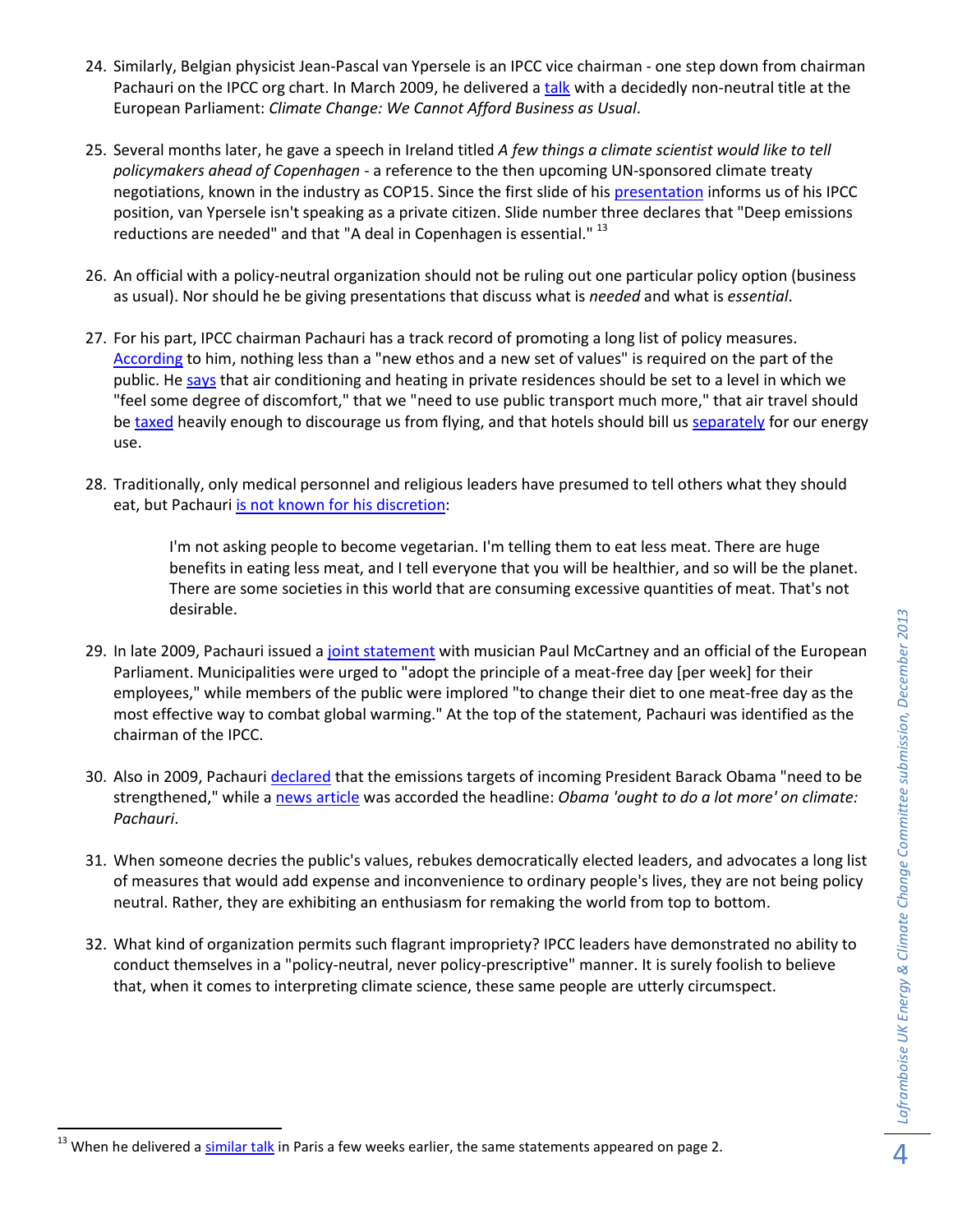## **SCIENTISTS ARE THE LIPSTICK ON THE PIG**

- 33. In early 2013, I released onto the Internet the complete contents of three internal [IPCC data sticks](http://nofrakkingconsensus.com/2013/01/08/the-secret-santa-leak/) that were leaked to me by an IPCC whistleblower. They reveal that scientists recruited to write IPCC reports have a startling lack of authority.<sup>14</sup>
- 34. In a document that IPCC personnel were assured would never be made public,<sup>15</sup> I discovered a discussion about the title of Chapter 4 from AR5's Working Group 2 report - *Terrestrial and Inland Water Systems.* External reviewers advised the IPCC that this title is confusing and misleading. They said the problem could be fixed easily by changing the word "systems" to "ecosystems." The review editors for Chapter 4 acknowledged that the reviewers had a point, but explained that implementing a change this minor would be a bureaucratic nightmare:

The comments appear to be valid, but if followed through would require the thorny path of changing a plenary approved formulation. Yet the authors need to reflect and make a proposal that will allow the needed steps by all IPCC actors and bodies, up to the plenary if necessary, to become involved to resolve this issue as felt appropriate by the author team.

- 35. In plain English, this means that the scientists whose names will be identified forever with Chapter 4 were actually powerless to add three characters to its title. Chapter titles were decided years ago and then carved in stone via an IPCC plenary meeting. Because the IPCC is a bureaucracy, several "IPCC actors and bodies" would need to be consulted and lobbied before a change as small as this one could be made.
- 36. (I am the recipient of a subsequent leak which reveals that the Working Group 2 report scheduled to be released by the IPCC in March 2014 retains [the original Chapter 4 title](http://nofrakkingconsensus.files.wordpress.com/2013/12/wg2_chpt4_title.jpg) - the one that has been described as misleading. One interpretation is that the authors of Chapter 4 decided that trying to navigate the bureaucracy wasn't worth the hassle.)
- 37. When we're advised that the IPCC is a "scientific body" we naively imagine that scientists are the ones making the important decisions. But that isn't the case. Instead, they're told what to write about – there has to be a section on X, and another section on Y. They're told how many pages they must say it in. According to the data stick documents, they're also urged not to say anything that contradicts earlier IPCC reports – or that contradicts what's being said in other chapters of the report to which they are contributing.  $^{16}$
- 38. The IPCC is not about free inquiry. This process has nothing to do with the pursuit of scientific knowledge. Years in advance, IPCC officials predetermine what topics the next report will explore – and what topics it will ignore. Like pizza, IPCC "science" is ordered and delivered.
- 39. The IPCC is a bureaucracy. A bureaucracy that adds a scientific gloss to its own agenda by recruiting and then circumscribing the energies of certain scientific personnel.

## **INTERNATIONAL POLITICS**

 $\overline{\phantom{a}}$ 

- 40. IPCC authors spent years writing the 14 chapters that comprise AR5's Working Group 1 report. Sixty-five of those authors were then selected (by the bureaucracy) to write a précis. Needless to say, reducing 14 chapters of material to 31 pages involves a great deal of fallible human judgment.
- 41. If the IPCC was even a facsimile of a scientific body, matters would have ended there. The [31-page précis](http://nofrakkingconsensus.files.wordpress.com/2013/10/wg1ar5-spm_fd_final.pdf) called the *Summary for Policymakers* - would have been released to the public. But that's not what happened. Instead, those 31 pages were merely a draft. The final version of the document only emerged

<sup>14</sup> More info on the material discussed in paragraphs 33-39, including hyperlinks and multiple quotes, is available here: *[Cogs in](http://nofrakkingconsensus.com/2013/01/10/cogs-in-the-climate-machine/)  [the Climate Machine](http://nofrakkingconsensus.com/2013/01/10/cogs-in-the-climate-machine/)*

If See the first paragraph of [this document](http://nofrakkingconsensus.files.wordpress.com/2013/01/re_reportsoverview.pdf) from the data sticks. Additional info and context [available here.](http://nofrakkingconsensus.com/2013/01/09/are-a-third-of-ipcc-review-editors-mia/)

<sup>16</sup> See *[Cogs in the Climate Machine](http://nofrakkingconsensus.com/2013/01/10/cogs-in-the-climate-machine/)* for specifics.